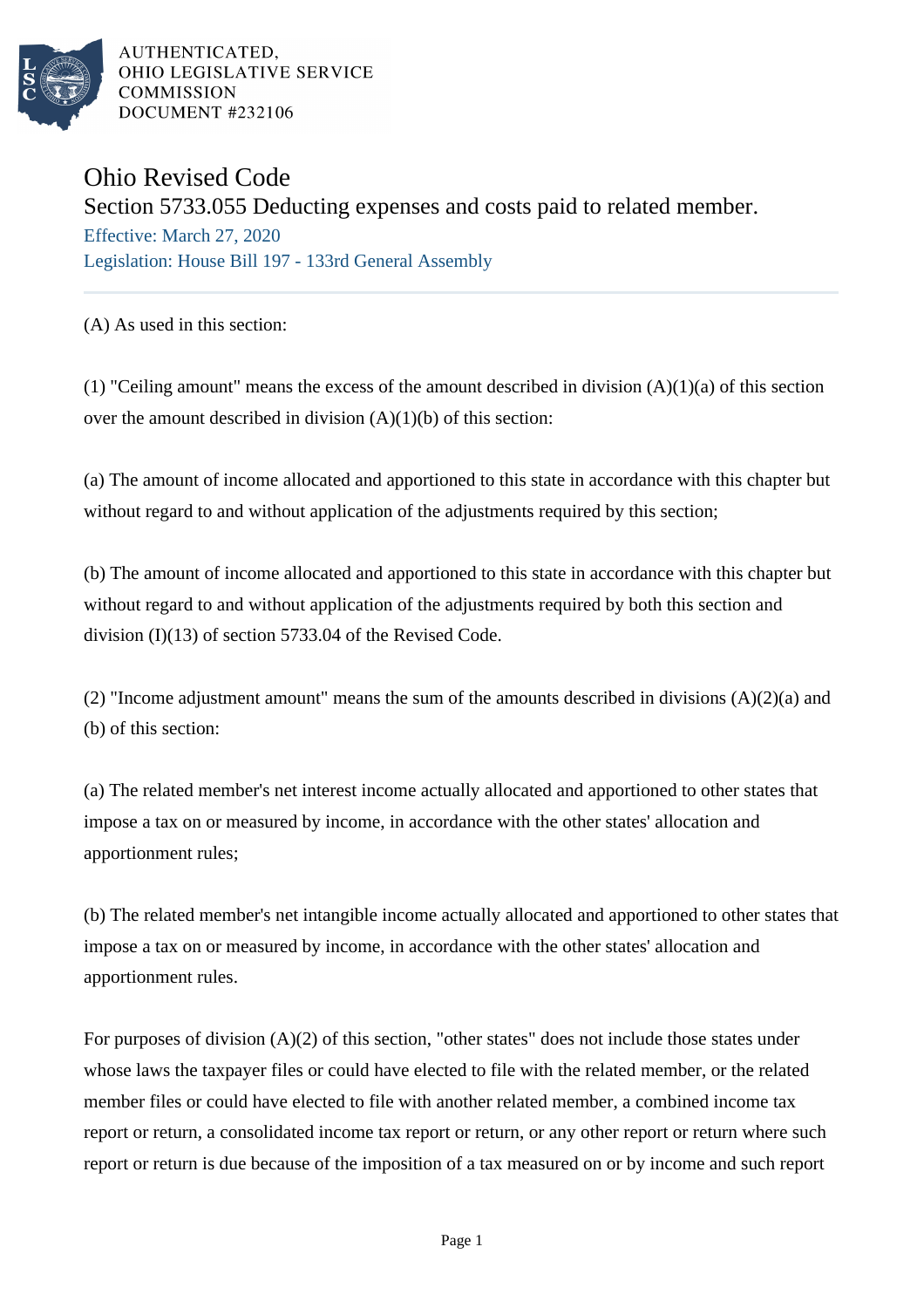

AUTHENTICATED. OHIO LEGISLATIVE SERVICE **COMMISSION DOCUMENT #232106** 

or return results in the elimination of the tax effects from transactions directly or indirectly between either the taxpayer and the related member or between the related member and another corporation if such other corporation, during a one-hundred-twenty-month period commencing three years prior to the beginning of the tax year, directly or indirectly paid, accrued, or incurred intangible expenses and costs or interest expenses and costs to an entity described in divisions (C)(1) to (5) of section 5733.042 of the Revised Code.

(3) "Intangible expenses and costs" has the same meaning as in division (A)(3) of section 5733.042 of the Revised Code.

(4) "Interest expenses and costs" has the same meaning as in division (A)(4) of section 5733.042 of the Revised Code.

(5) "Intangible income and revenue" are those amounts earned or received by a related member from a taxpayer for the taxpayer's use of intangible property. Such amounts include, but are not limited to, royalty, patent, technical, and copyright fees, licensing fees, and other similar income and revenue.

(6) "Interest income and revenue" are those amounts earned or received by a related member from a taxpayer to the extent such amounts are allowed as deductions under section 163 of the Internal Revenue Code for purposes of determining the taxpayer's taxable income under the Internal Revenue Code.

(7) "Net intangible income" means intangible income and revenue reduced by intangible expenses and costs paid or accrued directly or indirectly to a related member described in any of divisions  $(C)(1)$  to (7) of section 5747.042 of the Revised Code.

(8) "Net interest income" means interest income and revenue reduced by interest expenses and costs paid or accrued directly or indirectly to a related member described in any of divisions (C)(1) to (7) of section 5733.042 of the Revised Code.

(B) Except as set forth in division (C) of this section, a deduction from the corporation's net income allocated and apportioned to this state shall be allowed in an amount equal to the income adjustment amount described in division (A)(2) of this section. However, in no case shall the deduction be